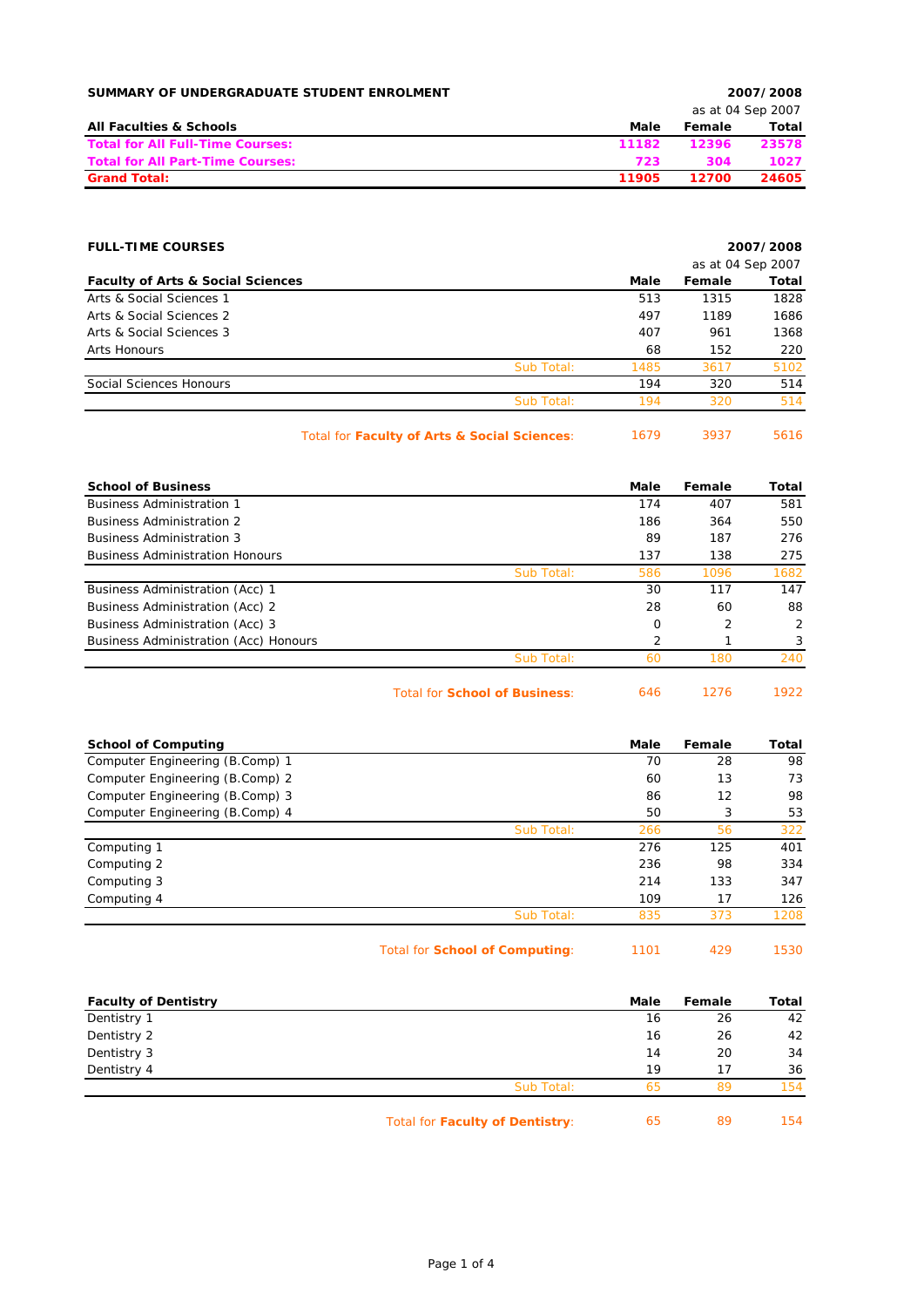| <b>School of Design &amp; Environment</b> |            | Male | Female | Total |
|-------------------------------------------|------------|------|--------|-------|
| Architecture 1                            |            | 71   | 101    | 172   |
| Architecture 2                            |            | 50   | 61     | 111   |
| Architecture 3                            |            | 49   | 57     | 106   |
| Architecture 4                            |            | 58   | 68     | 126   |
|                                           | Sub Total: | 228  | 287    | 515   |
| Building 3                                |            | 30   | 34     | 64    |
| Building 4                                |            | 25   | 72     | 97    |
|                                           | Sub Total: | 55   | 106    | 161   |
| Industrial Design 1                       |            | 12   | 30     | 42    |
| Industrial Design 2                       |            | 14   | 11     | 25    |
| Industrial Design 3                       |            | 18   | 26     | 44    |
| Industrial Design 4                       |            | 4    | 8      | 12    |
|                                           | Sub Total: | 48   | 75     | 123   |
| Project & Facilities Management 1         |            | 27   | 110    | 137   |
| Project & Facilities Management 2         |            | 19   | 74     | 93    |
| Project & Facilities Management 3         |            | 4    | 11     | 15    |
|                                           | Sub Total: | 50   | 195    | 245   |
| Real Estate 1                             |            | 49   | 106    | 155   |
| Real Estate 2                             |            | 70   | 68     | 138   |
| Real Estate 3                             |            | 48   | 65     | 113   |
| Real Estate 4                             |            | 45   | 107    | 152   |
|                                           | Sub Total: | 212  | 346    | 558   |

Total for **School of Design & Environment**: 593 1009 1602

| <b>Faculty of Engineering</b>     |            | <b>Male</b> | Female         | <b>Total</b> |
|-----------------------------------|------------|-------------|----------------|--------------|
| Engineering 1                     |            | 86          | 58             | 144          |
|                                   | Sub Total: | 86          | 58             | 144          |
| Chemical Engineering 1            |            | 146         | 110            | 256          |
| Chemical Engineering 2            |            | 162         | 95             | 257          |
| Chemical Engineering 3            |            | 226         | 128            | 354          |
| Chemical Engineering 4            |            | 131         | 60             | 191          |
|                                   | Sub Total: | 665         | 393            | 1058         |
| Computer Engineering (B.Eng) 1    |            | 65          | 23             | 88           |
| Computer Engineering (B.Eng) 2    |            | 76          | 23             | 99           |
| Computer Engineering (B.Eng) 3    |            | 75          | 9              | 84           |
| Computer Engineering (B.Eng) 4    |            | 86          | 9              | 95           |
|                                   | Sub Total: | 302         | 64             | 366          |
| Engineering Science Programme 1   |            | 28          | $\overline{7}$ | 35           |
| Engineering Science Programme 2   |            | 33          | 10             | 43           |
|                                   | Sub Total: | 61          | 17             | 78           |
| Environmental Engineering 1       |            | 23          | 43             | 66           |
| Environmental Engineering 2       |            | 15          | 21             | 36           |
| Environmental Engineering 3       |            | 25          | 18             | 43           |
| Environmental Engineering 4       |            | 16          | 16             | 32           |
|                                   | Sub Total: | 79          | 98             | 177          |
| Materials Science & Engineering 1 |            | 42          | 15             | 57           |
| Materials Science & Engineering 2 |            | 31          | 16             | 47           |
| Materials Science & Engineering 3 |            | 12          | 18             | 30           |
|                                   | Sub Total: | 85          | 49             | 134          |
| Bioengineering 1                  |            | 37          | 33             | 70           |
| Bioengineering 2                  |            | 41          | 38             | 79           |
| Bioengineering 3                  |            | 38          | 43             | 81           |
| Bioengineering 4                  |            | 23          | 23             | 46           |
|                                   | Sub Total: | 139         | 137            | 276          |
| Civil Engineering 1               |            | 63          | 38             | 101          |
| Civil Engineering 2               |            | 61          | 18             | 79           |
| Civil Engineering 3               |            | 73          | 22             | 95           |
| Civil Engineering 4               |            | 94          | 21             | 115          |
|                                   | Sub Total: | 291         | 99             | 390          |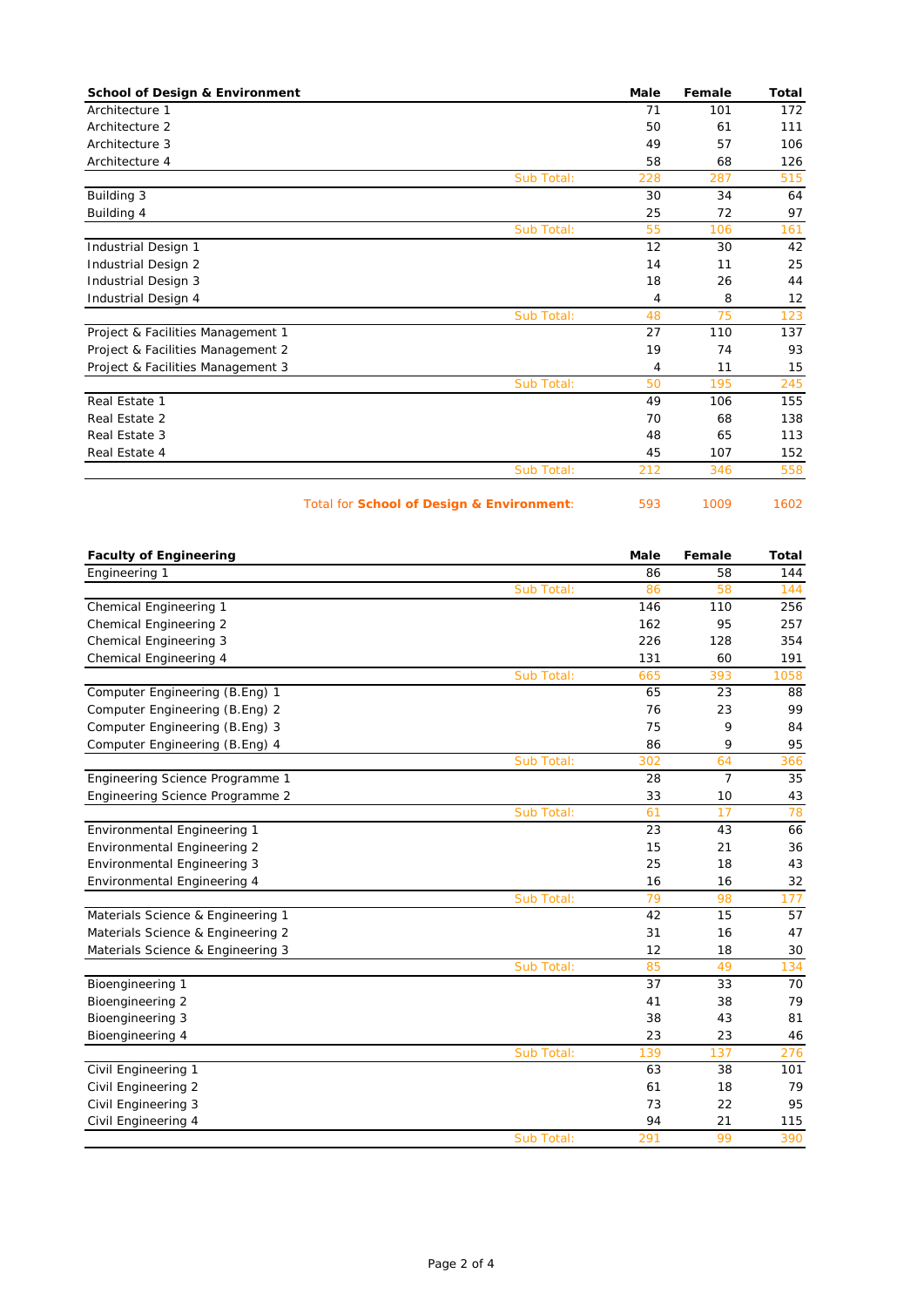| <b>Electrical Engineering 1</b>    |                                           | 219  | 56  | 275  |
|------------------------------------|-------------------------------------------|------|-----|------|
| <b>Electrical Engineering 2</b>    |                                           | 328  | 122 | 450  |
| <b>Electrical Engineering 3</b>    |                                           | 352  | 94  | 446  |
| Electrical Engineering 4           |                                           | 276  | 102 | 378  |
|                                    | Sub Total:                                | 1175 | 374 | 1549 |
| Industrial & Systems Engineering 1 |                                           | 41   | 32  | 73   |
| Industrial & Systems Engineering 2 |                                           | 54   | 28  | 82   |
| Industrial & Systems Engineering 3 |                                           | 50   | 29  | 79   |
| Industrial & Systems Engineering 4 |                                           | 19   | 25  | 44   |
|                                    | Sub Total:                                | 164  | 114 | 278  |
| Mechanical Engineering 1           |                                           | 248  | 52  | 300  |
| Mechanical Engineering 2           |                                           | 263  | 54  | 317  |
| Mechanical Engineering 3           |                                           | 380  | 36  | 416  |
| Mechanical Engineering 4           |                                           | 253  | 42  | 295  |
|                                    | Sub Total:                                | 1144 | 184 | 1328 |
|                                    | Total for <b>BIE, CVE, EEE, ISE, MPE:</b> | 2913 | 908 | 3821 |
|                                    |                                           |      |     |      |

Total for **Faculty of Engineering**: 4191 1587 5778

| <b>Faculty of Law</b>             |                           | Male | Female | <b>Total</b>  |
|-----------------------------------|---------------------------|------|--------|---------------|
| Law 1                             |                           | 98   | 128    | 226           |
| Law 2                             |                           | 128  | 89     | 217           |
| Law 3                             |                           | 88   | 117    | 205           |
| Law $4$                           |                           | 93   | 114    | 207           |
|                                   | Sub Total:                | 407  | 448    | 855           |
| Approved Graduate Programme Law 3 |                           | ⊣    |        | 2             |
|                                   | Sub Total:                |      |        | $\mathcal{P}$ |
| Graduate LL.B. Programme 1        |                           | 12   | 3      | 15            |
| Graduate LL.B. Programme 2        |                           | 4    | 8      | 12            |
| Graduate LL.B. Programme 3        |                           | 3    |        | 4             |
|                                   | Sub Total:                | 19   | 12     | 31            |
|                                   | Total for Faculty of Law: | 427  | 461    | 888           |

| <b>Faculty of Science</b> |            | Male | Female | Total |
|---------------------------|------------|------|--------|-------|
| Applied Science 1         |            | 0    | 4      | 4     |
| <b>Applied Science 2</b>  |            | 9    | 39     | 48    |
| Applied Science 3         |            | 38   | 64     | 102   |
| Applied Science Honours   |            | 26   | 43     | 69    |
|                           | Sub Total: | 73   | 150    | 223   |
| Pharmacy 1                |            | 29   | 87     | 116   |
| Pharmacy 2                |            | 30   | 87     | 117   |
| Pharmacy 3                |            | 22   | 82     | 104   |
| Pharmacy 4                |            | 9    | 76     | 85    |
|                           | Sub Total: | 90   | 332    | 422   |
| Science 1                 |            | 476  | 794    | 1270  |
| Science 2                 |            | 427  | 714    | 1141  |
| Science 3                 |            | 453  | 594    | 1047  |
| Science Honours           |            | 192  | 308    | 500   |
|                           | Sub Total: | 1548 | 2410   | 3958  |

Total for **Faculty of Science**: 1711 2892 4603